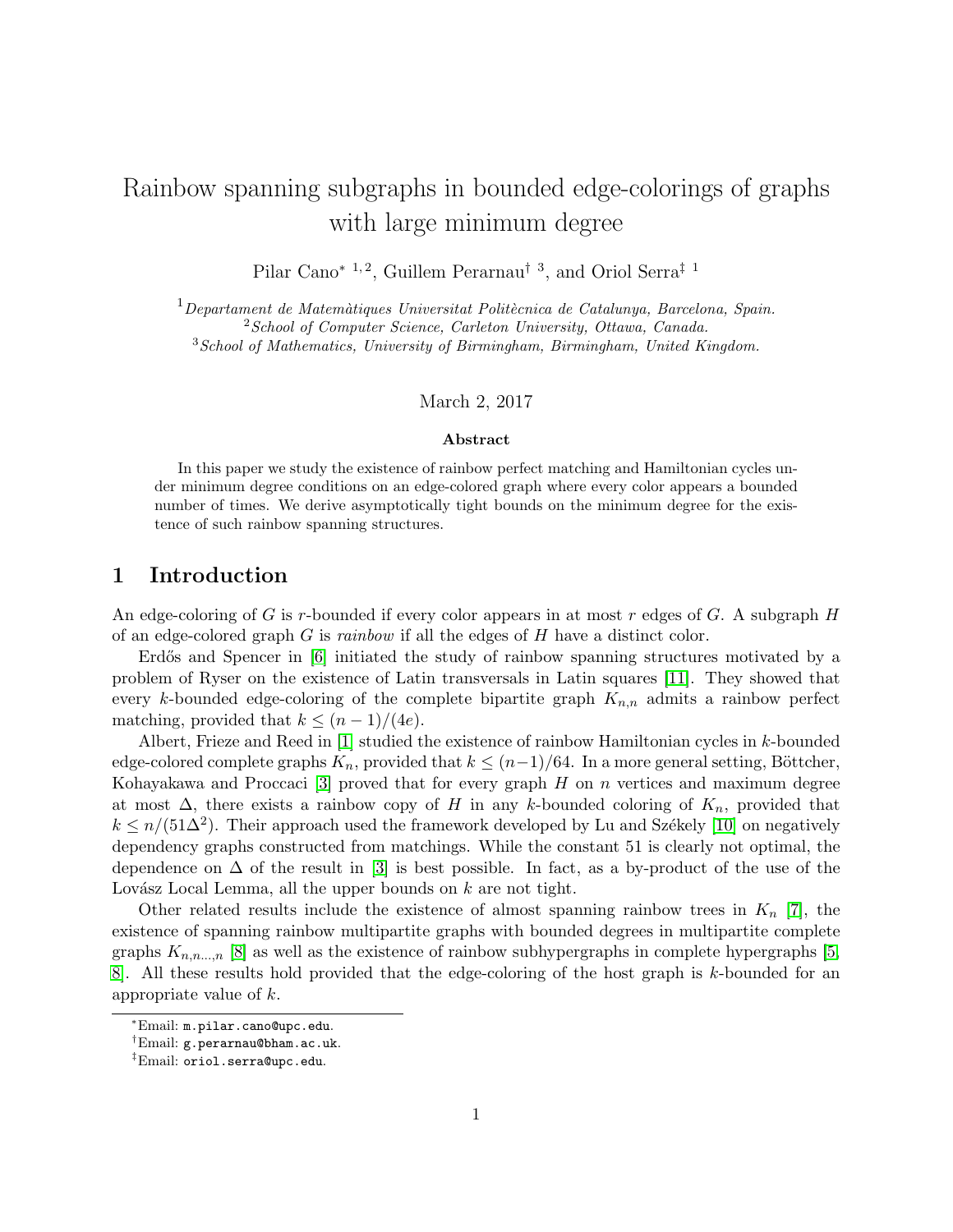A natural question is whether one can still find a rainbow copy of a spanning subgraph  $H$  in a host graph G that is sparser than the corresponding complete graph structure (complete graphs, complete multipartite graphs, complete hypergraphs . . .). Obviously, a necessary condition is that  $G$  must contain at least one copy of  $H$ . Among other conditions, the existence of a spanning subgraph can be guaranteed by requiring  $G$  to have a large minimum degree.

Sudakov and Volec gave a first step on this direction by proving the following (see the concluding remarks in [\[13\]](#page-9-8), or Theorem 1.7 in [\[8\]](#page-9-6) for a formal statement).

<span id="page-1-0"></span>**Theorem 1** ([\[13\]](#page-9-8)). There exist positive constants  $\beta$  and c such that the following holds. Let H be a graph on n vertices of maximum degree  $\Delta$  and G a graph on n vertices and minimum degree  $\left(1-\frac{c}{\Delta}\right)$  $\frac{c}{\Delta}$ ) n. Then any k-bounded edge-coloring of G has a rainbow copy of H, provided that  $k \leq \frac{n}{\beta \Delta^2}$ .

The theorem can be proved by adding a collection of bad events of size 1 corresponding to the set of non-edges of G. Again, as a by-product of the local lemma, the minimum degree condition in Theorem [1](#page-1-0) for the existence of a rainbow copy of  $H$  is not best possible. We defer the discussion of which is the tight minimum degree condition to the end of the introduction.

In this paper we study the existence of rainbow copies of  $H$  in  $G$  with asymptotically tight conditions on the minimum degree of  $G$ , in two particular cases: (1)  $H$  is a perfect matching and G is bipartite and (2) H is a Hamiltonian cycle. In both cases the minimum degree threshold is  $n/2$  and it follows from classical results.

Our first result states that, provided there are not many edges with the same color, at the moment the minimum degree ensures the existence of a perfect matching in a bipartite graph, it also ensures the existence of a rainbow one.

<span id="page-1-1"></span>**Theorem 2.** For every  $\epsilon > 0$ , there exist  $c > 0$  and  $n_0$  such that for every  $n \geq n_0$  the following holds: If  $G = (A, B)$  is a bipartite graph with  $|A| = |B| = n$  and minimum degree at least  $(1 + \epsilon)\frac{n}{2}$  $\frac{n}{2}$ , then every cn-bounded edge-coloring of G contains a rainbow perfect matching.

Theorem [2](#page-1-1) has a direct consequence on Latin squares. A Latin square L of size n is an  $n \times n$ array with positive integer entries such that each number appears at most once in each row or column. A partial Latin square is a latin square where some positions are blank. A transversal of L is a set of n cells in the array, no two in the same row or column. A transversal is Latin if the integers contained in its cell are pairwise distinct.

**Corollary 3.** For every  $\epsilon > 0$ , there exist  $c > 0$  and  $n_0$  such that for every  $n \geq n_0$  the following holds: If L is a partial Latin square of size n where each row and column have at least  $(1+\epsilon)\frac{n}{2}$ 2 entries and no entry appears more than cn times, then L contains a Latin transversal.

Our second result studies the rainbow Hamiltonian cycles in sparse graphs.

<span id="page-1-2"></span>**Theorem 4.** For every  $\epsilon > 0$ , there exist  $c' > 0$  and  $n_0$  such that for every  $n \geq n_0$  the following holds: If G is a graph on n vertices with minimum degree at least  $(1+\epsilon)\frac{n}{2}$  $\frac{n}{2}$ , then every cn-bounded edge-coloring of G contains a rainbow Hamiltonian cycle.

In contrast to [\[13\]](#page-9-8), the main ingredient in our proofs is to directly study the probability space given by the set of perfect matchings (or Hamiltonian cycles) of the graph G. This allows us to be more precise in the minimum degree condition needed to find the existence of such rainbow subgraph.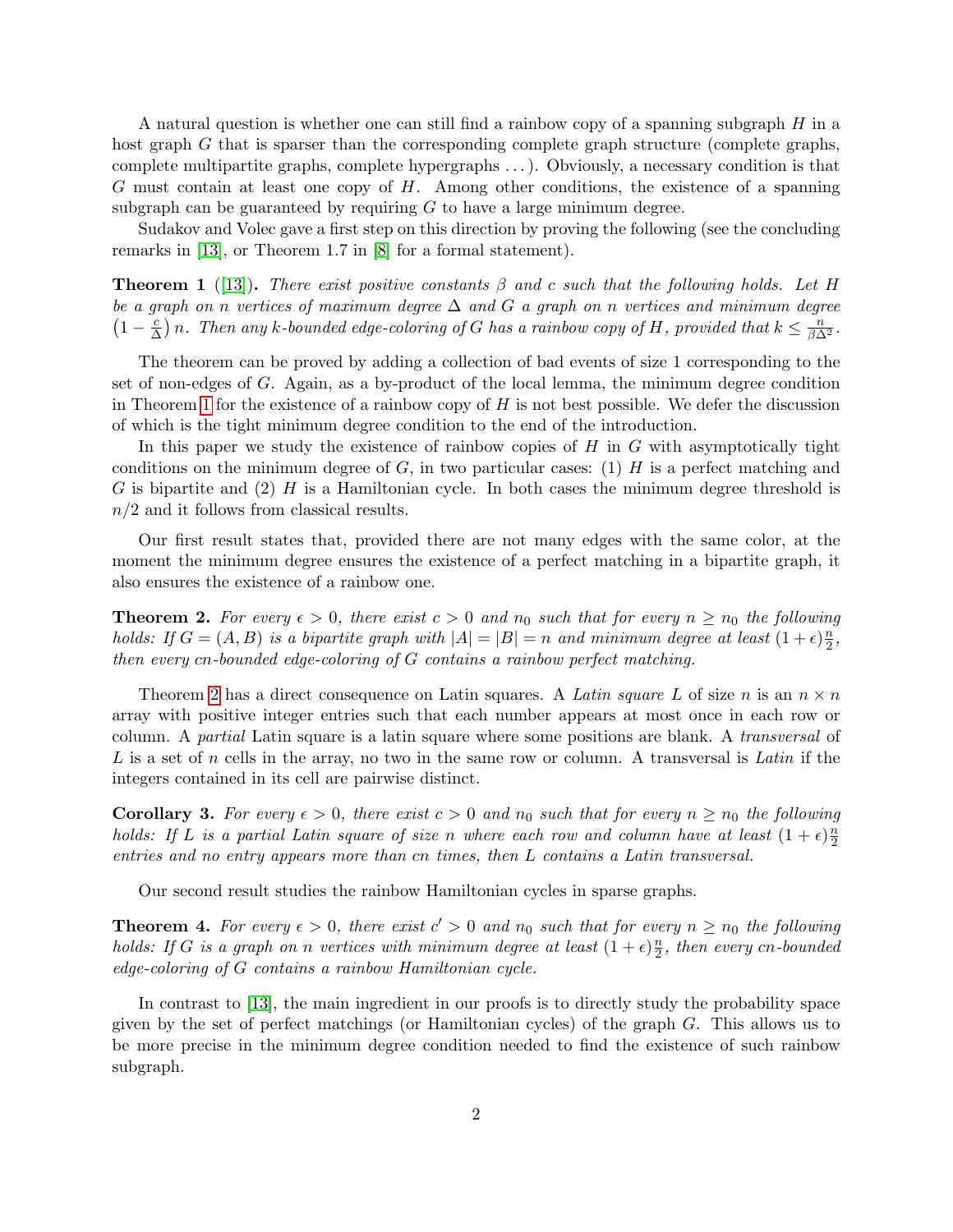Note that If  $n$  is even, Theorem [4](#page-1-2) immediately provides the existence of a rainbow matching in the graph. This does not supersede the result of Theorem [2](#page-1-1) as the minimum degree condition there is much weaker.

Also note that the condition on the minimum degree in both theorems is asymptotically tight, since there are bipartite graphs with minimum degree  $\lceil n/2 \rceil - 1$  and no perfect matching, as well as graphs with minimum degree  $\lceil n/2 \rceil - 1$  and no Hamiltonian cycle. However, the dependence on the number of colors is not best possible. As we already stated, the use of the local lemma forces us to pay a constant factor. The dependence of c in  $\epsilon$  is  $c = O(\epsilon^2)$  for Theorem [2](#page-1-1) and  $c = O(\epsilon^3)$ for Theorem [4.](#page-1-2) We believe that the correct dependence in both cases should be  $c = O(\epsilon)$ . As a corollary, we obtain that Theorem [2](#page-1-1) and [4](#page-1-2) are still valid for minimum degree at least  $\frac{n}{2} + O(\sqrt{n})$ and  $\frac{n}{2} + O(n^{2/3})$ , respectively, provided that the coloring is 2-bounded. We conjecture that any 2-bounded coloring of a bipartite graph with minimum degree at least  $\frac{n}{2}$  has a rainbow perfect matching and any 2-bounded coloring of a graph with minimum degree at least  $\frac{n}{2}$  has a rainbow Hamiltonian cycle.

An immediate corollary of Theorem [2](#page-1-1) follows from the fact that by removing a perfect matching we decrease the minimum degree of the graph by exactly one.

**Corollary 5.** For every  $\epsilon, \gamma > 0$ , there exist  $c > 0$  and  $n_0$  such that for every  $n \geq n_0$  the following holds: If  $G = (A, B)$  is a bipartite graph with  $|A| = |B| = n$  and minimum degree at least  $(\frac{1}{2} + \epsilon) n$ , then every cn-bounded edge-coloring of G contains  $(1-\gamma)\epsilon n$  edge-disjoint rainbow perfect matching.

A similar statement for Hamiltonian cycles also follows from Theorem [4.](#page-1-2)

Finally, it would be interesting to study the existence of such rainbow subgraphs under other conditions that ensure the existence of a copy. Two examples are the following:

- a) Does every 2-bounded coloring of a regular bipartite graph have a rainbow perfect matching?
- b) Does every 2-bounded coloring of a graph satisfying Ore's condition<sup>[1](#page-2-0)</sup> have a rainbow Hamiltonian cycle?

#### 1.1 Minimum degree threshold

A necessary condition for G to contains a rainbow copy of H is to contain at least one copy of H. Define  $\delta(\Delta, n)$  to be the infimum over all  $\delta$  such that every graph G on n vertices and minimum degree at least  $\delta n$  contains any graph H on n vertices and maximum degree  $\Delta$ . Let  $\delta(\Delta) = \limsup_{n \to \infty} \delta(\Delta, n).$ 

Bollobás and Eldridge [\[2\]](#page-9-9) and Catlin [\[4\]](#page-9-10) independently conjectured that  $\delta(\Delta) = 1 - \frac{1}{\Delta + 1}$ . The lower bound  $\delta(\Delta) \geq 1 - \frac{1}{\Delta+1}$  is given by considering H to be the union of  $n/(\Delta+1)$  cliques and G a slightly unbalanced  $(\Delta + 1)$ -partite complete graph. Sauer and Spencer [\[12\]](#page-9-11) proved that  $\delta(\Delta) \leq 1 - \frac{1}{2\Delta}$  and this was improved by Kaul and Kostochka [\[9\]](#page-9-12) to  $\delta(\Delta) \leq 1 - \frac{3}{5\Delta}$ .

Here we make the following conjecture.

<span id="page-2-1"></span>**Conjecture 6.** For every  $\epsilon$  and  $\Delta$ , there exist  $c > 0$  and  $n_0$  such that for every  $n \geq n_0$  the following holds: If G is a graph on n vertices with minimum degree at least  $(1+\epsilon)\delta(\Delta)$  and H is a graph on n vertices with maximum degree at most  $\Delta$ , then every cn-bounded edge-coloring of G contains a rainbow copy of H.

<span id="page-2-0"></span><sup>&</sup>lt;sup>1</sup>A graph G satisfies Ore's condition if for every  $xy \notin E(G)$  we have  $d(x) + d(y) \geq n$ .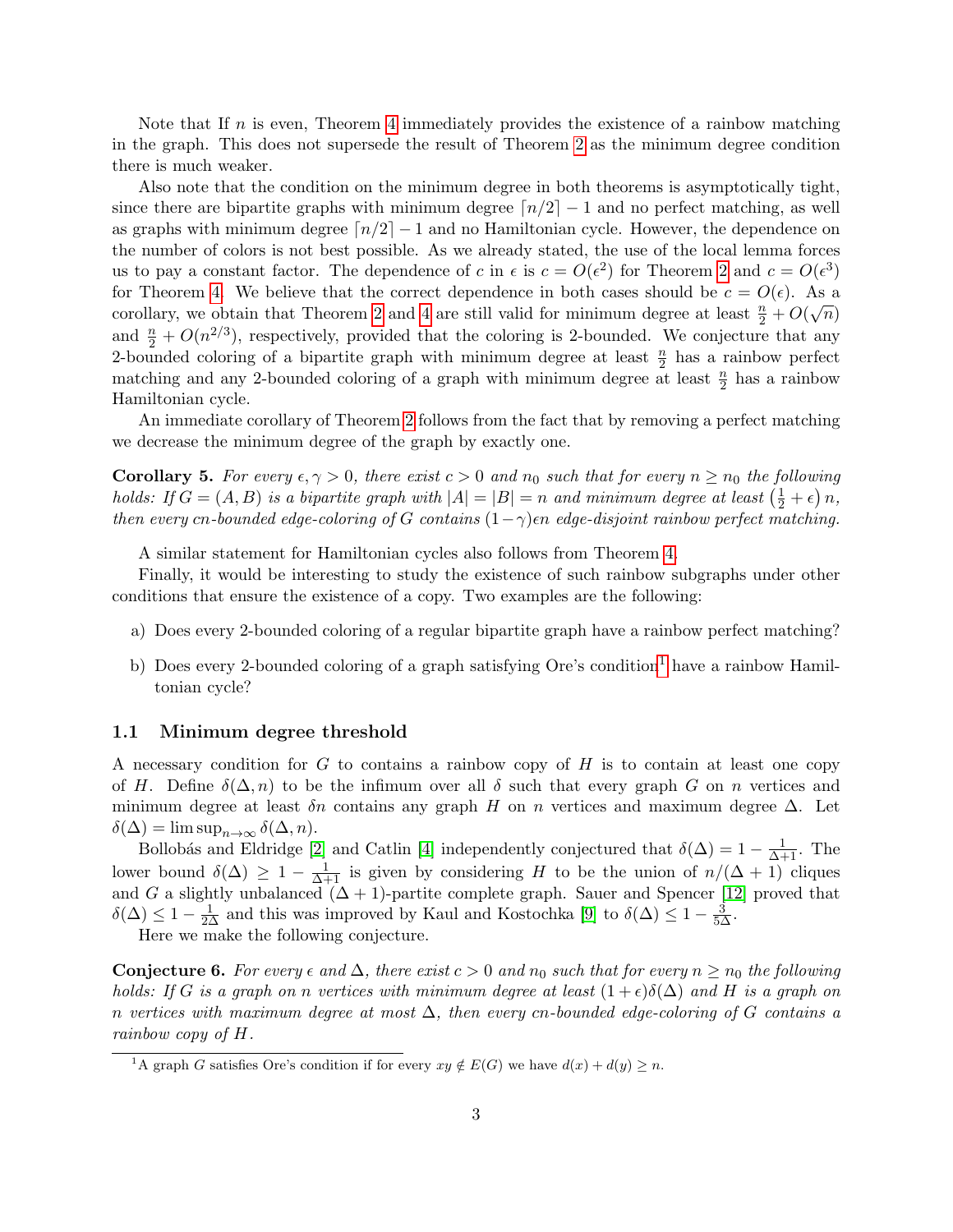While Theorem [2](#page-1-1) and [4](#page-1-2) are the sparse analogues of the results in [\[6,](#page-9-0) [1\]](#page-9-2), Conjecture [6](#page-2-1) is the sparse analogue of  $[3]$ . We do not dare to conjecture which is the correct dependency of c in terms of  $\epsilon$  and  $\Delta$ .

## 2 Notation and Tools

All graphs are undirected and simple. Given a graph G, we denote by  $V = V(G)$  it vertex set and by  $E = E(G)$  its edge set. We denote by n the size of V. For every  $x \in V$ , we will denote by  $N(x)$ the set of vertices G that are adjacent to x. We denote by  $d(x)$  the size of  $N(x)$ . Similarly, for a set  $S \subseteq V$  we denote by  $N(S)$  the union of  $N(x)$  for every  $x \in S$ . We denote by  $\delta(G)$  and by  $\Delta(G)$ the minimum and maximum degree of the graph  $G$ , respectively. We use  $\log x$  to denote the base 2 logarithm of x.

<span id="page-3-1"></span>**Lemma 7** (Lopsided Lovász Local Lemma [\[6\]](#page-9-0)). Consider a set  $\mathcal E$  of (typically bad) events in a probability space  $\Omega$ . Let  $P \in (0,1)$ . For every  $E \in \mathcal{E}$ , consider a set  $\mathcal{D}(E)$  of at most D other events in  $\mathcal{E}$ . Suppose that for all  $\mathcal{T} \subseteq \mathcal{E} \setminus (\{E\} \cup \mathcal{D}(E))$  we have that

<span id="page-3-0"></span>
$$
\mathbb{P}\left[E \mid \bigcap_{F \in \mathcal{T}} F^c\right] \le P\,. \tag{1}
$$

If  $4PD \leq 1$ , then with positive probability, none the events in  $\mathcal E$  occur.

## 3 Proof of Theorem [2](#page-1-1)

Our goal is to apply the Lopsided version of the Local Lemma in a similar way as in [\[6\]](#page-9-0) but to a different probability space. Let  $\Omega$  be the space of perfect matchings of G equipped with the uniform measure. Since  $\delta(G) \geq n/2$ , it is a direct consequence of Hall's theorem that  $\Omega \neq \emptyset$ . Let  $M \in \Omega$  be a perfect matching of G chosen uniformly at random among all the perfect matchings of G.

Let  $c = \epsilon^2/32$ . Write  $k = cn$  and  $d = (1 + \epsilon)\frac{n}{2}$  $\frac{n}{2}$ . Let  $\chi: E \to \mathbb{N}$  be a k-bounded edge-coloring of G. An unordered pair of edges  $a_1b_1$ ,  $a_2b_2$  of G is called *dangerous with respect to*  $\chi$  (or simply, dangerous) if  $a_1 \neq a_2$ ,  $b_1 \neq b_2$  and  $\chi(a_1b_1) = \chi(a_2b_2)$ . For every unordered pair  $\{a_1b_1, a_2b_2\}$  of dangerous edges, we define the event  $E_{a_1,a_2}^{b_1,b_2} \subseteq \Omega$  as  $a_1b_1, a_2b_2 \in M$ . Note that  $E_{a_1,a_2}^{b_1,b_2}$  and  $E_{a_2,a_1}^{b_2,b_1}$ denote the same event. Let  $\mathcal E$  be the set of events containing all such events for each pair of dangerous edges. Note that if none of the events in  $\mathcal E$  are satisfied, then no color appears twice in  $M$ , and  $M$  is a rainbow perfect matching of  $G$ . Our goal will be to prove that the probability none of the events in  $\mathcal E$  occur is positive, which provides the existence of a rainbow matching.

For every dangerous pair  $a_1b_1, a_2b_2$ , let  $\mathcal{D}(E_{a_1,a_2}^{b_1,b_2})$  be the collection of events of the form  $E_{a_3,a_4}^{b_3,b_4}$ in  $\mathcal{E} \setminus \{E_{a_1,a_2}^{b_1,b_2}\}$ , such that the set of edges  $\{a_1b_1,a_2b_2,a_3b_3,a_4b_4\}$  does not induce a matching in G. Let us first bound the size of the sets  $\mathcal{D}(E_{a_1,a_2}^{b_1,b_2})$ . Let us upper bound the number of ways to construct  $E_{a_3,a_4}^{b_3,b_4} \in \mathcal{D}(E_{a_1,a_2}^{b_1,b_2})$ . There are 4 ways to select a vertex in  $\{a_1,a_2,b_1,b_2\}$  that intersects  ${a_3, a_4, b_3, b_4}.$  Assume that  $a_3$  is the chosen one. Then, there are at most n ways to select the edge  $a_3b_3$ . Since the coloring is k-bounded, there are at most  $k-1$  ways to choose an edge  $a_4b_4$ different than  $a_3b_3$  and with color  $\chi(a_3b_3)$ . It follows that

$$
|\mathcal{D}(E_{a_1, a_2}^{b_1, b_2})| \le 4n(k-1) \le 4cn^2 \le \frac{\epsilon^2}{8} \cdot n^2 =: D \ . \tag{2}
$$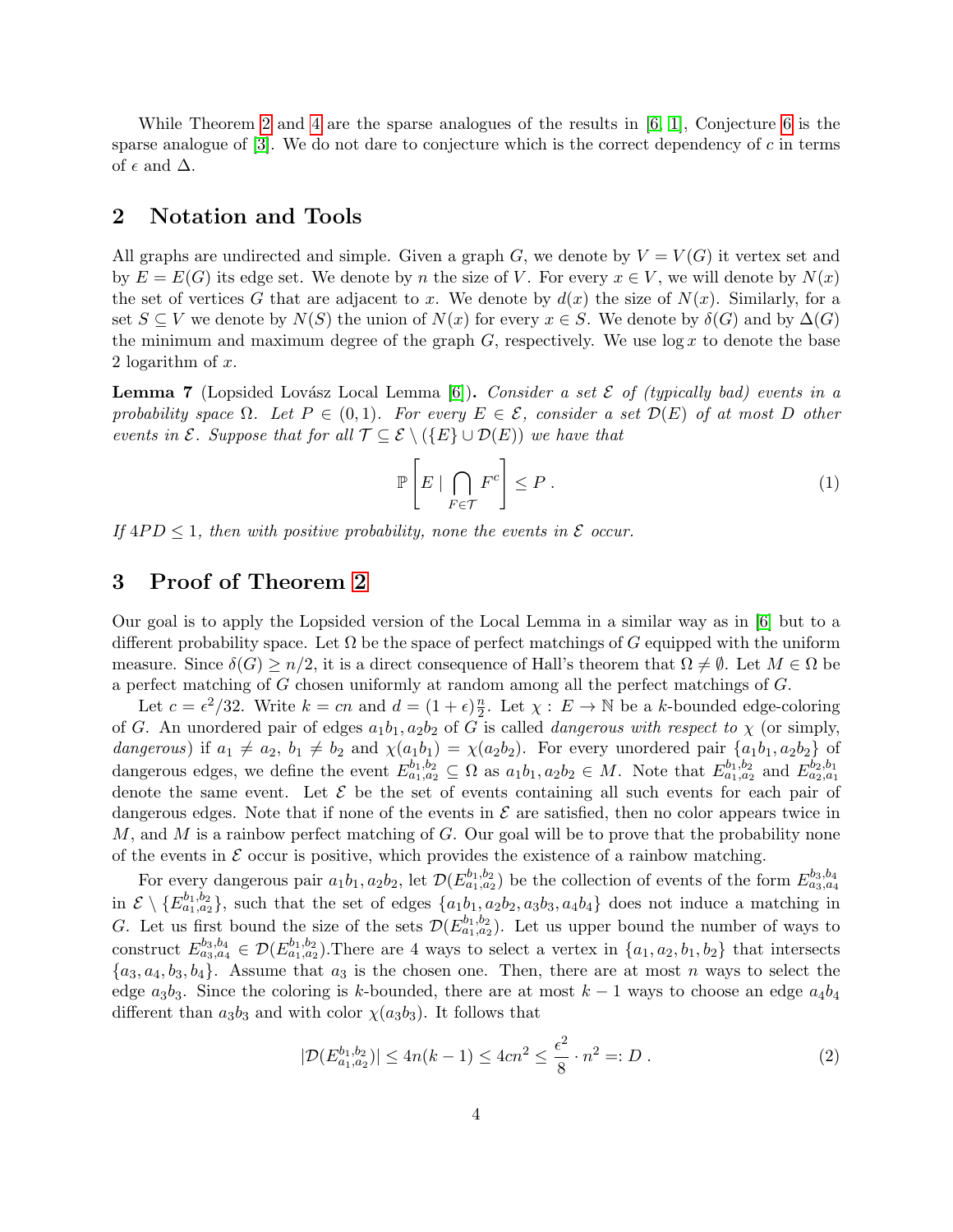The following claim shows that [\(1\)](#page-3-0) holds for a sufficiently small P.

**Lemma 8.** For every 
$$
\mathcal{T} \subseteq \mathcal{E} \setminus \left( \{ E_{a_1, a_2}^{b_1, b_2} \} \cup \mathcal{D}(E_{a_1, a_2}^{b_1, b_2}) \right)
$$
, we have  

$$
\mathbb{P} \left[ E_{a_1, a_2}^{b_1, b_2} \mid \bigcap_{F \in \mathcal{T}} F^c \right] \leq 2\epsilon^{-2}/n^2 =: P.
$$

Assuming that the claim holds, we can conclude. Since for every  $E \in \mathcal{E}$  we have  $|\mathcal{D}(E)| \le D =$  $({\epsilon}^2/8)n^2$ , it follows that  $4PD \leq 1$ . So we can use Lemma [7](#page-3-1) to conclude that  $\mathbb{P}[\cap_{E \in \mathcal{E}} E^c] > 0$ . Thus, it suffices to prove the claim.

*Proof of the claim.* We call a matching M of G good if it satisfies  $\cap_{F \in \mathcal{T}} F^c$ . We may assume that there is at least one good matching since otherwise

$$
\mathbb{P}\left[E_{a_1,a_2}^{b_1,b_2} \cap \bigcap_{F \in \mathcal{T}} F^c\right] \leq \mathbb{P}\left[\bigcap_{F \in \mathcal{T}} F^c\right] = 0,
$$

and the inequality in [\(1\)](#page-3-0) holds trivially.

Since  $\Omega$  is equipped with the uniform probability measure, we will proceed by a counting argument. Denote by M the set of all good perfect matchings. Consider the subset  $\mathcal{M}_0 \subseteq \mathcal{M}$  that contains all perfect matchings  $M \in \mathcal{M}$  such that  $a_1b_1, a_2b_2 \in M$ .

Construct an auxiliary bipartite graph  $\mathcal{G} = (\mathcal{M}_0, \mathcal{M} \setminus \mathcal{M}_0)$ . Two matchings  $M_0 \in \mathcal{M}_0$  and  $M \in \mathcal{M} \setminus \mathcal{M}_0$  are joined by an edge in G if there exists distinct  $a_3, a_4 \in A \setminus \{a_1, a_2\}$  and distinct  $b_3, b_4 \in B \setminus \{b_1, b_2\}$  with  $a_3b_3, a_4b_4 \in M$  such that  $a_1b_3, a_2b_4, a_3b_1, a_4b_2 \in M$ , and  $M_0$  and  $M$ coincide when restricted to  $(A \setminus \{a_1, a_2, a_3, a_4\}) \times (B \setminus \{b_1, b_2, b_3, b_4\})$ . In other words, if  $M_0 \cup M$ induces a subgraph composed by a partial matching of size  $n - 4$  and two vertex-disjoint cycles of length 4:  $a_1b_1a_3b_3$  and  $a_2b_2a_4b_4$ .

Let  $\delta(\mathcal{M}_0)$  and  $\Delta(\mathcal{M}\setminus\mathcal{M}_0)$  be the minimum degree of  $\mathcal{M}_0$  and the maximum degree of  $\mathcal{M}\setminus\mathcal{M}_0$ , respectively. By double-counting the number of edges of  $\mathcal G$  we obtain

$$
\delta(\mathcal{M}_0)|\mathcal{M}_0|\leq e(\mathcal{G})\leq \Delta(\mathcal{M}\setminus \mathcal{M}_0)|\mathcal{M}\setminus \mathcal{M}_0| \ .
$$

It follows that,

$$
\mathbb{P}\left[E_{a_1,a_2}^{b_1,b_2} \mid \bigcap_{F \in \mathcal{T}} F^c\right] = \frac{|\mathcal{M}_0|}{|\mathcal{M}_0| + |\mathcal{M} \setminus \mathcal{M}_0|} \le \frac{|\mathcal{M}_0|}{|\mathcal{M} \setminus \mathcal{M}_0|} \le \frac{\Delta(\mathcal{M} \setminus \mathcal{M}_0)}{\delta(\mathcal{M}_0)}
$$

.

Let us bound the two degrees. We first lower bound  $\delta(\mathcal{M}_0)$ . Recall that, given  $M_0 \in \mathcal{M}_0$  with  $a_1b_1, a_2b_2 \in M_0$  and two cycles of length 4 of the form  $a_1b_1a_3b_3$  and  $a_2b_2a_4b_4$  with  $a_3b_3, a_4b_4 \in M_0$ , there exists a matching M such that  $M_0$  and M are adjacent in G. It remains to lower bound the number of ways to find such cycles. For  $S \subseteq A$ , let  $M_0(S) \subseteq B$  be the vertices of B that are matched to S by  $M_0$ . For every  $b_3 \in (N(a_1) \cap M_0(N(b_1))) \setminus \{b_1, b_2\}$  with  $a_3 = M_0^{-1}(b_3) \in N(b_1)$ , we obtain a cycle  $a_1b_1a_3b_3$  that satisfies our conditions. Moreover, since the minimum degree of G is at least  $(1+\epsilon)\frac{n}{2}$  $\frac{n}{2}$ 

$$
|(N(a_1) \cap M_0(N(b_1))) \setminus \{b_1, b_2\}| = |N(a_1)| + |M_0(N(b_1))| - |N(a_1) \cup M_0(N(b_1))| - 2
$$
  
\n
$$
\geq |N(a_1)| + |N(b_1)| - n - 2
$$
  
\n
$$
\geq \epsilon n - 2.
$$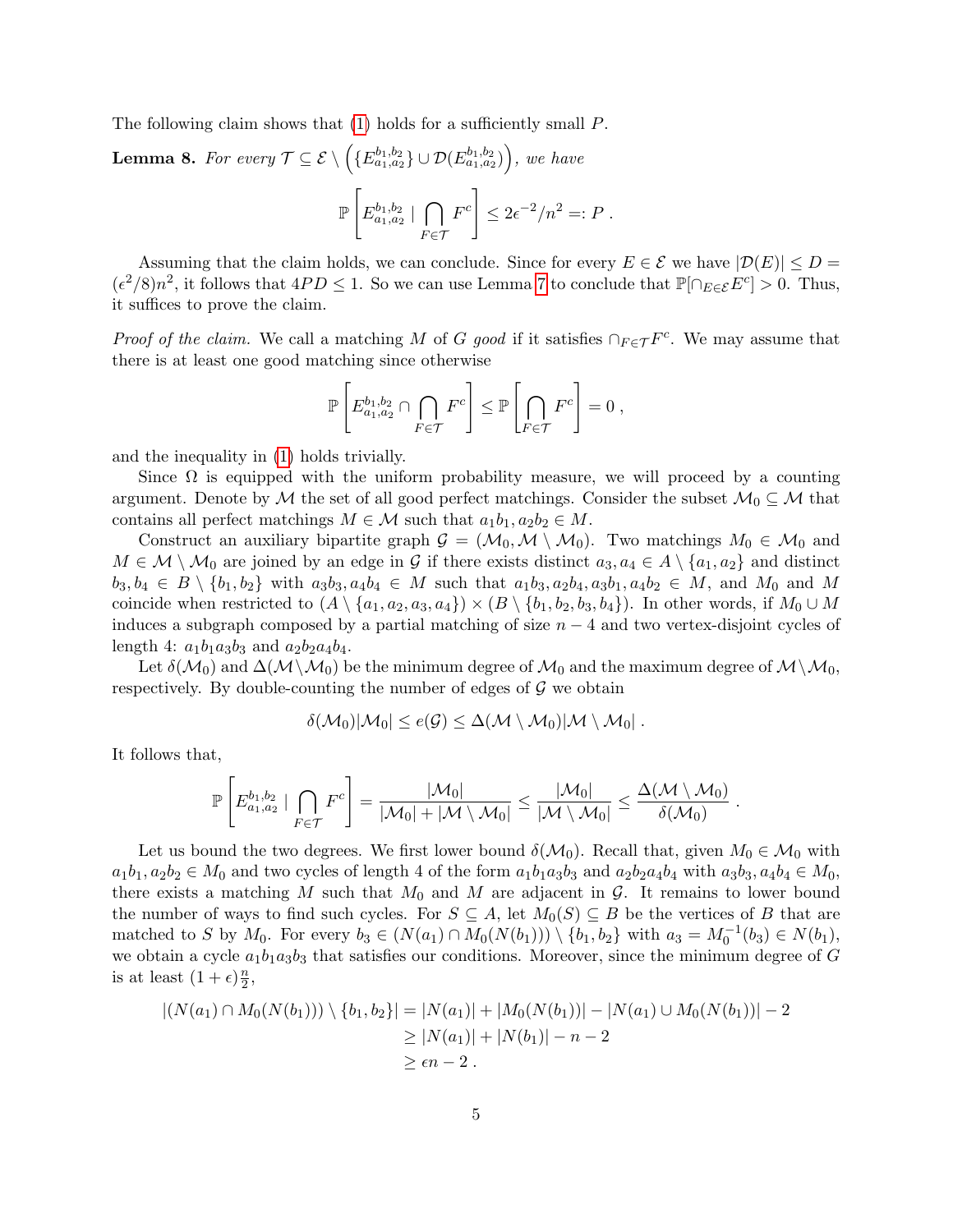Thus,  $a_1b_1$  is contained in at least  $\epsilon n-2$  cycles of length 4 that contain another edge from  $M_0$ . An analogous argument shows that, given that the cycle  $a_1b_1a_3b_3$  has been chosen,  $a_2b_2$  is contained in at least  $\epsilon n - 3$  cycles of length 4 disjoint from the previous one. We conclude that  $\delta(\mathcal{M}_0) \ge$  $(\epsilon n-2)(\epsilon n-3) \geq \epsilon^2 n^2/2.$ 

Now we proceed to upper bound  $\Delta(\mathcal{M}\setminus\mathcal{M}_0)$ . Given a matching  $M\in\mathcal{M}\setminus\mathcal{M}_0$  there is at most one way to select two cycles of length 4 such that  $a_1$  and  $b_1$  belong to the first cycle and  $a_2$  and  $b_2$ belong to the second one. Thus,  $\Delta(\mathcal{M} \setminus \mathcal{M}_0) \leq 1$ .

We conclude that

$$
P := \mathbb{P}\left[E_{a_1, a_2}^{b_1, b_2} \mid \bigcap_{F \in \mathcal{T}} F^c\right] \le \frac{2\epsilon^{-2}}{n^2} \,. \tag{3}
$$

 $\Box$ 

### 4 Proof of Theorem [4](#page-1-2)

Let  $\Omega$  be the space of Hamiltonian cycles of G equipped with the uniform measure. Since  $\delta(G)$  $(1+\epsilon)\frac{n}{2} \geq \frac{n}{2}$  $\frac{n}{2}$ , by Dirac's theorem  $\Omega \neq \emptyset$ . Let  $H \in \Omega$  be a Hamiltonian cycle chosen uniformly at random among all Hamiltonian cycles of G.

Let  $c = (\epsilon^3/8000) \cdot n$  and write  $k = cn$ . Let  $\chi : E \to \mathbb{N}$  be a k-bounded edge-coloring of G. We slightly modify the definition of dangerous pair of edges. An unordered pair of edges  $x_1y_1, x_2y_2$ of G is called *dangerous* if  $\chi(x_1y_1) = \chi(x_2y_2)$ . The main difference with respect to the previous section, is that here we allow  $x_1 = y_2$ .

For every dangerous pair  $x_1y_1, x_2y_2$  of dangerous edges, we define the event  $E_{x_1,x_2}^{y_1,y_2} \subseteq \Omega$  as  $x_1y_1, x_2y_2 \in H$ . Let  $\mathcal E$  be the collection of events defined by pairs of dangerous edges. Again, in order to provide the existence of a rainbow Hamiltonian cycle, we aim to prove that with positive probability, none of the events in  $\mathcal E$  hold. We also consider  $\mathcal D(E_{x_1,x_2}^{y_1,y_2})$ , the set of events of the form  $E_{u_1, u_2}^{v_1, v_2}$  in  $\mathcal{E} \setminus \{E_{x_1, x_2}^{y_1, y_2}\}$  such that  $\{x_1, y_1, x_2, y_2\} \cap \{u_1, v_1, u_2, v_2\} \neq \emptyset$ .

Recall that the coloring is k-bounded. Given  $x_1, x_2, y_1, y_2$ , the number of ways we can select a dangerous pair of edges  $u_1v_1, u_2v_2$  such that one of them is incident to at least one vertex in  ${x_1, x_2, y_1, y_2}$  is

$$
|\mathcal{D}(E_{x_1,x_2}^{y_1,y_2})| \le 4n(k-1) \le 4cn^2 \le \frac{\epsilon^3}{8000} \cdot n^2 =: D \tag{4}
$$

Before bounding the conditional probability of an event, we present the following technical lemma.

<span id="page-5-1"></span>**Lemma 9.** Let  $A, B \subseteq [n]$  such that  $|A| + |B| \ge (1 + \gamma)n$ . Then there exist at least  $\gamma^2 n/20$  pairs  $(a_1, a_2) \in A \times A$  with  $|a_1 - a_2| \leq \gamma^{-1}$  such that  $a_1 + 1 \in B$  and  $a_2 - 1 \in B$ .

*Proof.* Write  $\ell = \lceil \gamma^{-1}/4 \rceil$ . Let  $S = \{S_1, \ldots, S_t, S_{t+1}\}$  be a partition of  $[n]$  into  $t = \lfloor n/\ell \rfloor$  consecutive intervals of size  $\ell$  and a (possibly empty) interval  $S_{t+1}$  of size at most  $\ell$ . In other words,  $S_i =$  $[(i-1)\ell + 1, i\ell]$  for every  $1 \le i \le t$  and  $S_{t+1} = [t\ell + 1, n]$ . We claim that there exists a set of indices  $\mathcal{I} \subseteq [t]$  such that  $|\mathcal{I}| \geq \gamma t/3$  and for every  $i \in \mathcal{I}$  we have

<span id="page-5-0"></span>
$$
|A \cap S_i| + |B \cap S_i| \ge \ell + 2. \tag{5}
$$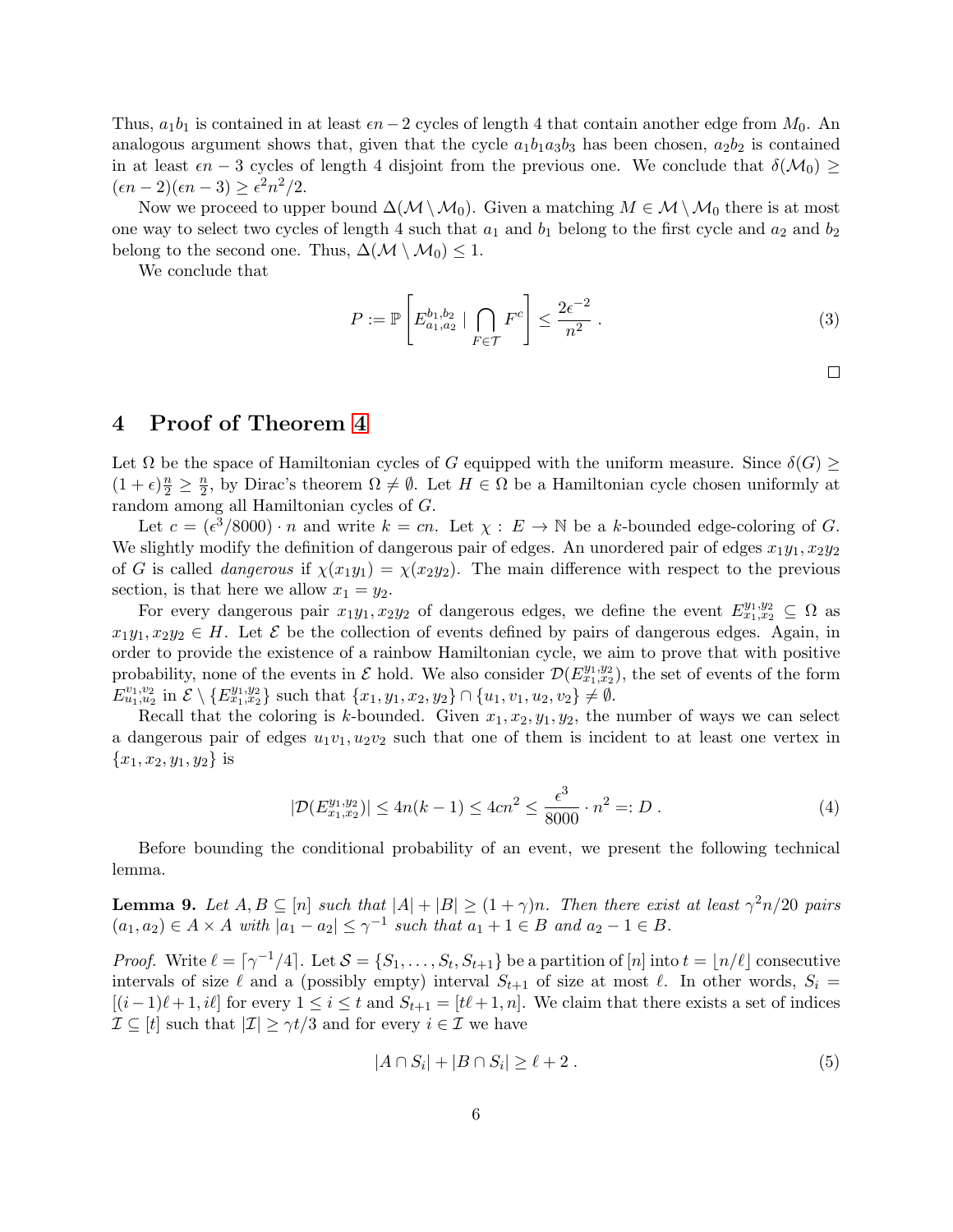Suppose this is not the case. Then

$$
|A| + |B| = \sum_{i=1}^{t} |A \cap S_i| + |B \cap S_i|
$$
  
\n
$$
\leq \frac{\gamma}{3}t \cdot 2\ell + \left(1 - \frac{\gamma}{3}\right)t(\ell + 2)
$$
  
\n
$$
\leq t\ell + \left(\frac{\gamma}{3}\ell + 2\right)t
$$
  
\n
$$
\leq n + \left(\frac{\gamma}{3} + \frac{2}{\ell}\right)n
$$
  
\n
$$
< (1 + \gamma)n
$$

contradicting the hypothesis of the lemma.

Fix  $i \in \mathcal{I}$  and denote by  $A_i = A \cap S_i$  and by  $B_i = B \cap S_i$ . We are going to show that there exist  $a_1, a_2 \in A_i$  such that  $a_1 - 1$  and  $a_2 + 1$  belong to  $B_i$ . We do not insist that  $a_1 \neq a_2$ .

Let  $A_i + 1 = \{a + 1 : a \in A_i\} \cap S_i$  and note that  $|A_i + 1| \geq |A_i| - 1$ . Recall that  $i \in \mathcal{I}$  implies  $|A_i| + |B_i| \ge \ell + 2$ . Since  $|(A_i + 1) \cup B_i| \le |S_i| \le \ell$  and using [\(5\)](#page-5-0), we have

$$
|(A_i + 1) \cap B_i| = |A_i + 1| + |B_i| - |(A_i + 1) \cup B_i|
$$
  
\n
$$
\ge |A_i| - 1 + |B_i| - |(A_i + 1) \cup B_i|
$$
  
\n
$$
\ge 1.
$$

Since this intersection is non-empty, we let  $b_1 \in B_i$  be an element of it, and  $a_1 = b_1 - 1 \in A_i$ . Analogously, we can find  $a_2 \in A_i$  and  $b_2 \in B_i$  with  $a_2 = b_2 + 1$ .

Observe that  $|a_1 - a_2| \leq |S_i| = \ell \leq \gamma^{-1}$ , as desired. Moreover, since the sets  $S_i$  are pairwise disjoint, we can find at least  $|\mathcal{I}| \geq \gamma t/3 = \gamma^2 n/20$  of such pairs  $(a_1, a_2)$ , concluding the proof of the lemma.  $\Box$ 

We can now state the corresponding bound on the conditional probability claim shows that [\(1\)](#page-3-0) holds for a sufficiently small P.

**Lemma 10.** For every  $\mathcal{T} \subseteq \mathcal{E} \setminus (\{E^{y_1,y_2}_{x_1,x_2}\} \cup \mathcal{D}(E^{y_1,y_2}_{x_1,x_2}))$ , we have

$$
\mathbb{P}\left[E_{x_1,x_2}^{y_1,y_2} \mid \bigcap_{F \in \mathcal{T}} F^c\right] \le \frac{2000\epsilon^{-3}}{n^2} := P.
$$

Assuming that the claim holds, we obtain  $4PD \leq 1$  and we use Lemma [7](#page-3-1) to conclude that  $\mathbb{P}[\cap_{E \in \mathcal{E}} E^c] > 0.$ 

*Proof of the claim.* Let H be a Hamiltonian cycle of G that contains the edges  $x_1y_1$  and  $x_2y_2$ . Recall that we allow for  $x_1 = y_2$ . We introduce an operation on the edges of H that will give rise to another 2-regular subgraph of G. This subgraph is not always a Hamiltonian cycle.

First, orient the edges of  $H$  in an arbitrary and cyclic order. We denote by  $H$  the oriented Hamiltonian cycle. We may assume that the edges  $x_1y_1$  and  $x_2y_2$  are traversed from  $x_i$  to  $y_i$  in  $\vec{H}$ . Otherwise, we can reverse the cyclic order of  $\vec{H}$ . Let  $H^{y_1,y_2}_{x_1,x_2}$  be the Hamiltonian cycle H where the ordered pair of edges  $(x_1y_1, x_2y_2)$  is labelled.

We now define two different type of operations, called *switchings* and denoted by  $s(.)$  and  $t(.)$ respectively, that transform a Hamiltonian cycle  $H^{y_1,y_2}_{x_1,x_2}$  into a 2-regular spanning subgraph of G.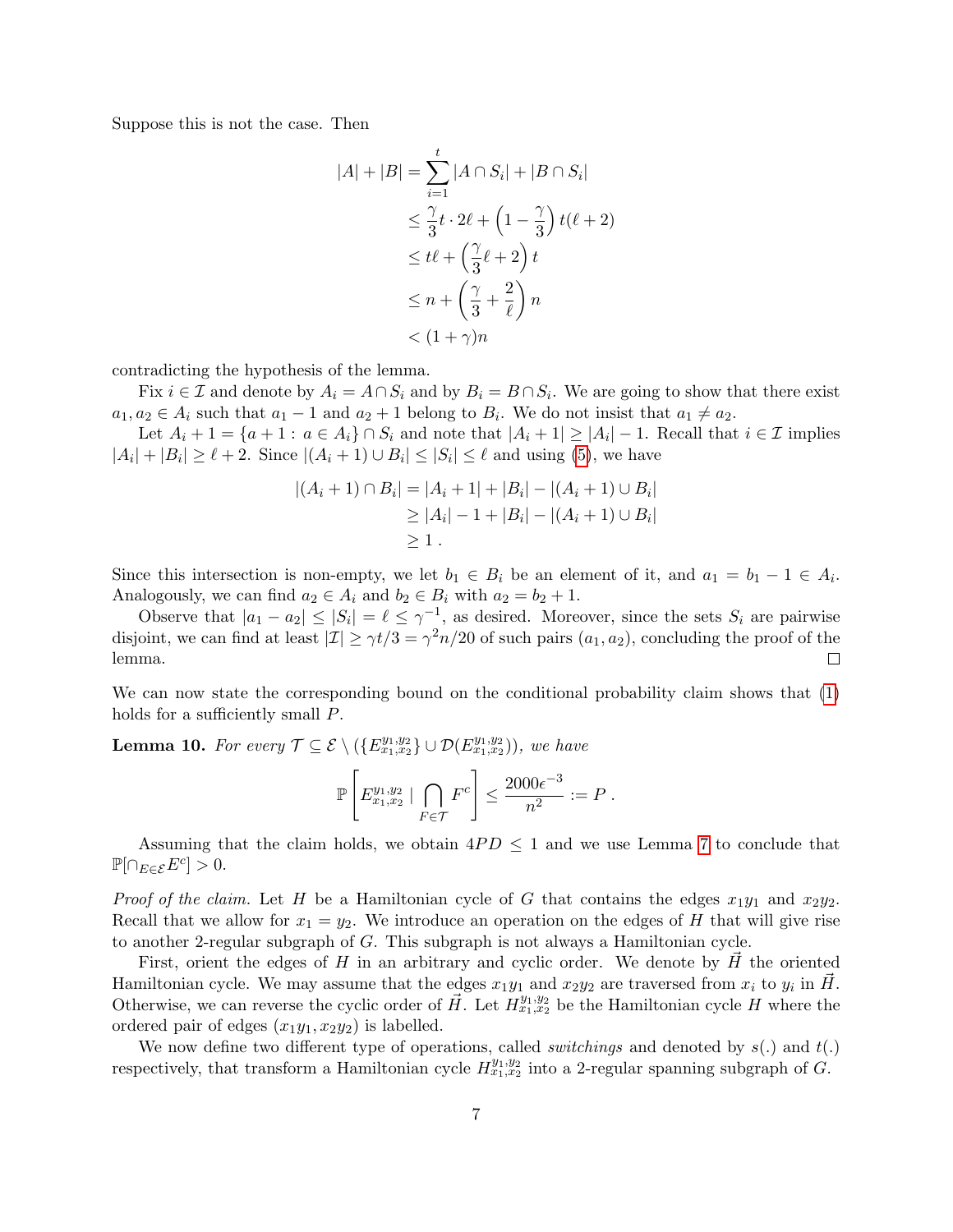- **Switching of type** s: for every edge  $u_1v_1 \in E(\vec{H})$  such that  $u_1 \in N(x_2)$  and  $v_1 \in N(y_2)$ , and every edge  $u_2v_2 \in E(\vec{H})$  such that  $u_2 \in N(x_1)$  and  $v_2 \in N(y_1)$ , we construct  $s_{u_1,u_2}^{v_1,v_2}(H_{x_1,x_2}^{y_1,y_2})$  as follows: delete the edges  $x_1y_1, x_2y_2, u_1v_1$  and  $u_2v_2$  from H and add the edges  $x_1u_2, x_2u_1, y_1v_2$ and  $y_2v_1$ .

Note that the resulting spanning subgraph  $s_{u_1,u_2}^{v_1,v_2}(H_{x_1,x_2}^{y_1,y_2})$  is a 2-regular multigraph (loops and double edges may appear if some endpoints of the edges coincide). Moreover,  $s_{u_1,u_2}^{v_1,v_2}(H_{x_1,x_2}^{y_1,y_2})$ is a Hamiltonian cycle if  $H$  is of the form,

<span id="page-7-0"></span>
$$
x_1, y_1, \ldots, u_1, v_1, \ldots, x_2, y_2, \ldots, u_2, v_2, \ldots, x_1,
$$
\n
$$
(6)
$$

or of the form,

<span id="page-7-1"></span>
$$
x_1, y_1, \ldots, u_2, v_2, \ldots, u_1, v_1, \ldots, x_2, y_2, \ldots, x_1.
$$
\n<sup>(7)</sup>

- **Switching of type** t: for every edge  $u_1v_1 \in E(\vec{H})$  such that  $u_1 \in N(x_2)$  and  $v_1 \in N(y_2)$ , and every edge  $v_2u_2 \in E(\vec{H})$  such that  $u_2 \in N(x_1)$  and  $v_2 \in N(y_1)$ , we construct  $t^{v_1, v_2}_{u_1, u_2}(H^{y_1, y_2}_{x_1, x_2})$  as follows: delete the edges  $x_1y_1, x_2y_2, u_1v_1$  and  $u_2v_2$  from H and add the edges  $x_1u_2, x_2u_1, y_1v_2$ and  $y_2v_1$ .

As before, the resulting spanning subgraph  $t_{u_1,u_2}^{v_1,v_2}(H_{x_1,x_2}^{y_1,y_2})$  is a 2-regular multigraph and it is Hamiltonian cycle if  $H$  is of the form

<span id="page-7-2"></span>
$$
x_1, y_1, \ldots, u_1, v_1, \ldots, v_2, u_2, \ldots, x_2, y_2, \ldots, x_1.
$$
 (8)



Figure 1: Cases [\(6\)](#page-7-0), [\(7\)](#page-7-1) and [\(8\)](#page-7-2).

The following claim shows that there are many switchings that transform  $H_{x_1,x_2}^{y_1,y_2}$  into a Hamiltonian cycle.

<span id="page-7-3"></span>**Claim A.** For every edge  $u_1v_1 \in E(\vec{H})$ , there exist at least  $\epsilon^2 n/30$  edges  $u_2 \in E(\vec{H})$  such that either  $s_{u_1,u_2}^{v_1,v_2}(H_{x_1,x_2}^{y_1,y_2})$  or  $t_{u_1,u_2}^{\overline{v_1},v_2}(H_{x_1,x_2}^{y_1,y_2})$  is a Hamiltonian cycle.

*Proof.* Without loss of generality, we can assume  $\vec{H}$  follows the cyclic order

$$
x_1, y_1, \ldots, u_1, v_1, \ldots, x_2, y_2, \ldots, x_1
$$
,

otherwise we can obtain it by relabelling the edges  $x_1y_1$  and  $x_2y_2$ .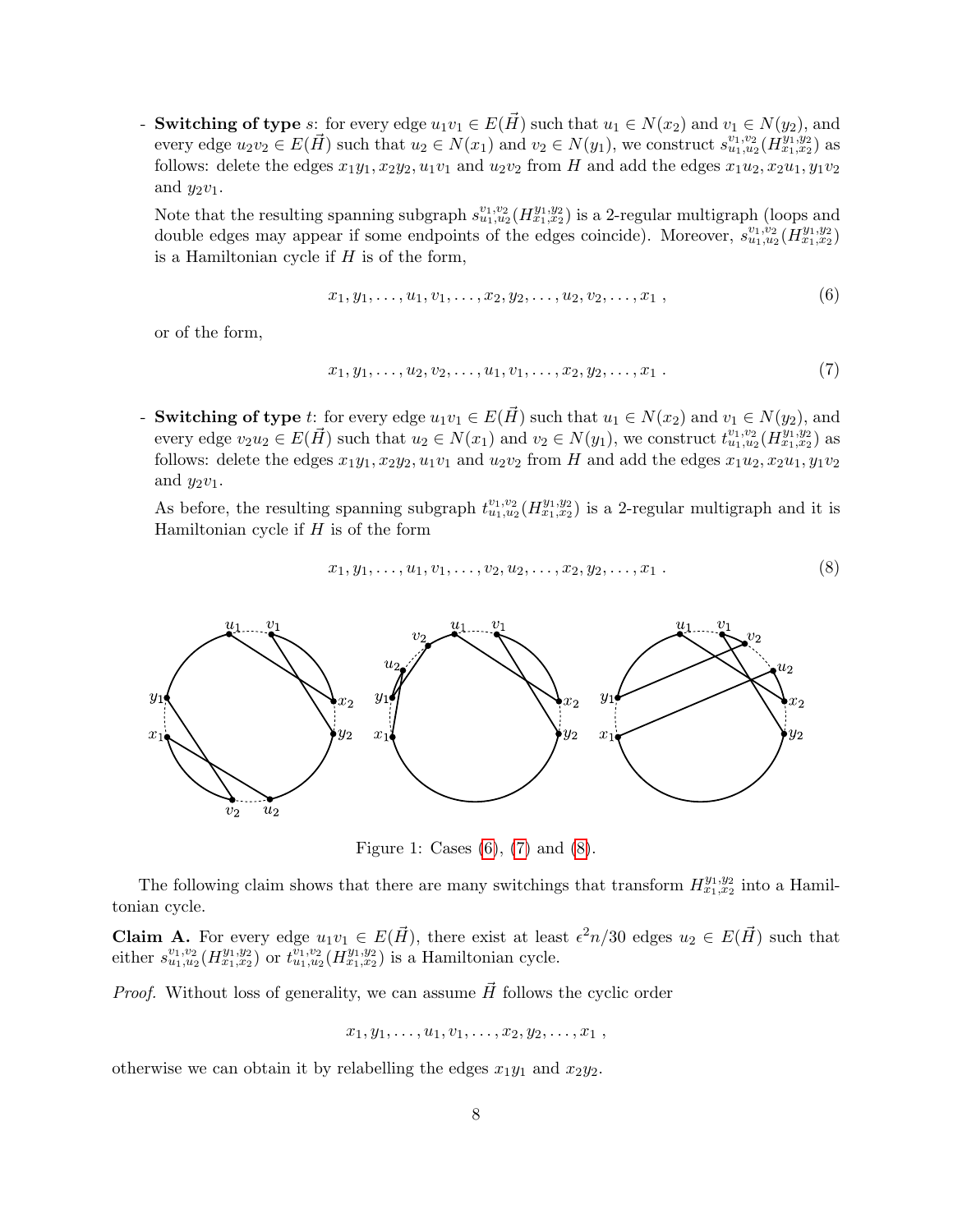Select an arbitrary vertex  $u \in V$ , and let  $(u = h_1, \ldots, h_n, h_1)$  be the vertices of the Hamiltonian cycle ordered following the chosen orientation and starting at u. Let  $A := \{i \in [n] : h_i \in N(x_1)\}\$ and  $B := \{i \in [n] : h_i \in N(y_1)\}\$ . By the hypothesis of the theorem, we have  $|A| + |B| \geq (1 + \epsilon)n$ . By Lemma [9](#page-5-1) with  $\gamma = \epsilon$ , there exist a set S of pairs  $(a_1, a_2) \in A \times A$  with  $|a_1 - a_2| \leq \epsilon^{-1}$  such that  $a_1 + 1 \in B$  and  $a_2 - 1 \in B$ , with  $|\mathcal{S}| \geq \frac{\epsilon^2 n}{20}$ .

For each  $(a_1, a_2) \in S$ , if  $w_2 = h_{a_1}, z_2 = h_{a_1+1}$ , then  $s_{u_1, w_2}^{v_1, z_2} (H_{x_1, x_2}^{y_1, y_2})$  is well-defined. Similarly, if  $w'_2 = h_{a_2}, z'_2 = h_{a_2-1}$ , then  $t_{u_1, w'_2}^{v_1, z'_2}(H_{x_1, x_2}^{y_1, y_2})$  is also well-defined.

Now partition  $H \setminus \{x_1y_1, u_1v_1, x_2y_2\}$  into three paths:  $P_1 = y_1, \ldots, u_1, P_2 = v_1, \ldots, x_2$  and  $P_3 = y_2, \ldots, x_1$ ; and note that some of these paths might be edgeless. We say that a pair  $(c_1, c_2) \in$  $[n] \times [n]$  is valid if both  $h_{c_1} h_{c_1+1}$  and  $h_{c_2-1} h_{c_2}$  belong to the same path.

Recall that if  $(a_1, a_2) \in \mathcal{S}$ , then  $|a_1 - a_2| \leq \epsilon^{-1}$ . Thus, there are at most  $3\epsilon^{-2}$  pairs in  $\mathcal{S}$  that are not valid. Thus, the number of valid pairs in  $S$  is at least

$$
\frac{\epsilon^2 n^2}{20} - 3\epsilon^{-2} \ge \frac{\epsilon^2 n^2}{30} ,
$$

Fix a valid pair  $(a_1, a_2) \in S$ . If  $h_{a_1}h_{a_1+1}$  and  $h_{a_2-1}h_{a_2}$  are either in  $P_1$  or in  $P_3$ , then, by [\(6\)](#page-7-0) or by [\(7\)](#page-7-1),  $s_{u_1,h_1}^{v_1,h_{a_1+1}}$  $u_1,h_{a_1+1}$   $(H_{x_1,x_2}^{y_1,y_2})$  is a Hamiltonian cycle. If these edges are in  $P_2$ , then, by [\(8\)](#page-7-2),  $t_{u_1,h_{a_2-1}$   $u_1,h_{a_2-1}$  $\frac{v_1,h_{a_2}-1}{u_1,h_{a_2}}(H^{y_1,y_2}_{x_1,x_2}),$  is also a Hamiltonian cycle.

We conclude that there are at least  $\frac{\epsilon^2 n^2}{30}$  choices for  $u_2v_2$  such that either  $s_{u_1,u_2}^{v_1,v_2}(H_{x_1,x_2}^{y_1,y_2})$  or  $t_{u_1, u_2}^{v_1, v_2} (H_{x_1, x_2}^{y_1, y_2})$  is a Hamiltonian cycle.  $\Box$ 

Recall that, given  $x_1y_1, x_2y_2$  and a set  $\mathcal{T} \subseteq \mathcal{E} \setminus (\{E^{y_1,y_2}_{x_1,x_2}\} \cup \mathcal{D}(E^{y_1,y_2}_{x_1,x_2}))$ , we say that a Hamiltonian cycle is *good* if it satisfies  $\cap_{F \in \mathcal{T}} F^c$ .

We now construct an auxiliary bipartite graph  $\mathcal{H} = (\mathcal{A}, \mathcal{B})$ , where  $\mathcal{A}$  is composed by all the good Hamiltonian cycles G that contain both  $x_1y_1$  and  $x_2y_2$ , and where B is composed by all the good Hamiltonian cycles of G that contain neither  $x_1y_1$  nor  $x_2y_2$ . We add edges between  $H \in \mathcal{A}$ and  $H' \in \mathcal{B}$  if there exists a switching that transforms H into H', and vice versa.

By double-counting of the edges of  $\mathcal H$  in a similar way as in the proof of Theorem [2,](#page-1-1) it follows that

<span id="page-8-0"></span>
$$
\mathbb{P}\left[E_{x_1,x_2}^{y_1,y_2} \mid \cap_{F \in \mathcal{T}} F^c\right] = \frac{|\mathcal{A}|}{|\mathcal{A}| + |\mathcal{B}|} \le \frac{|\mathcal{A}|}{|\mathcal{B}|} \le \frac{\Delta(\mathcal{B})}{\delta(\mathcal{A})},\tag{9}
$$

where  $\delta(\mathcal{A})$  and  $\Delta(\mathcal{B})$  are the minimum degree in A and the maximum degree in B, respectively.

Let  $H' \in \mathcal{B}$ . To count the number of cycles in A that can give rise to H, we need to select 4 edges in  $E(H')$  adjacent to  $x_1, y_1, x_2$  and  $y_2$ , respectively; this can be done in  $2^4$  ways since the degree of each vertex in  $H'$  is 2. Once we have decided if  $H'$  was created from a Hamiltonian cycle in A using a switching of type s or of type t, the graph  $H$  is determined. Thus, we have  $\Delta(\mathcal{B}) \leq 2 \times 2^4 = 32.$ 

Let  $H \in \mathcal{A}$  and let  $h_1, \ldots h_n$  be a cyclic ordering of V according to H. Let  $A := \{i \in [n] :$  $h_i \in N(x_2)$  and let  $B := \{i \in [n] : h_{i+1} \in N(y_2)\}\.$  Since  $|A|, |B| \geq (1 + \epsilon)\frac{n}{2}$  $\frac{n}{2}$ , there are at least  $|A \cap B| - 2 \geq \epsilon n - 2 \geq \epsilon n/2$  ways to select  $u_1v_1$  with  $u_1 \in N(x_2), v_1 \in N(y_2)$  and different from  $x_1y_1$  and  $x_2y_2$ . Once  $u_1v_1$  has been fixed, by Claim [A,](#page-7-3) there are at least  $\epsilon^2n/30$  choices for an edge  $u_2v_2$  such that either  $s_{u_1,u_2}^{v_1,v_2}(H_{x_1,x_2}^{y_1,y_2})$  or  $t_{u_1,u_2}^{v_1,v_2}(H_{x_1,x_2}^{y_1,y_2})$  gives rise to a Hamiltonian cycle  $H'$ . By construction, H' does not contain the edges  $x_1y_1$  and  $x_2y_2$ ; that is,  $H' \in \mathcal{B}$ . Thus, we have  $\delta(\mathcal{A}) \geq \epsilon^3 n^2/60$ :